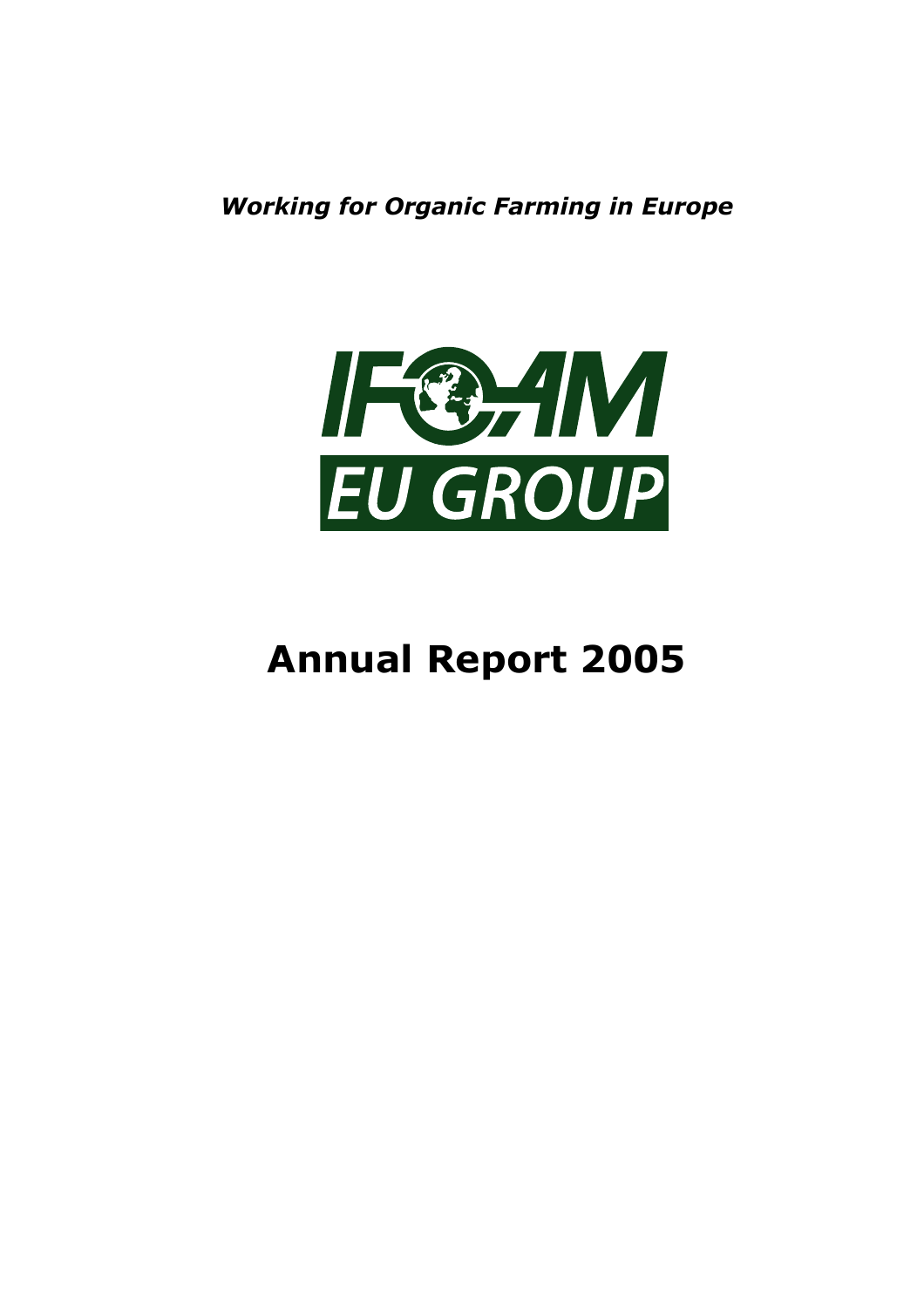



International Federation of Organic Agriculture Movements – EU Regional Group

# TABLE OF CONTENTS

| A LETTER FROM THE PRESIDENT                             |                                                                                                                                                    |                                     |  |
|---------------------------------------------------------|----------------------------------------------------------------------------------------------------------------------------------------------------|-------------------------------------|--|
| <b>1. ADVOCATING ORGANIC FOOD AND FARMING IN EUROPE</b> |                                                                                                                                                    |                                     |  |
|                                                         | <b>2. OUR WORK ON THE EU ORGANIC REGULATION</b>                                                                                                    | $\overline{\mathbf{4}}$             |  |
| 2.1.                                                    | <b>ONGOING DEVELOPMENT</b><br>2.2. PROPOSAL FOR A NEW ORGANIC REGULATION                                                                           | $\overline{4}$<br>$\overline{4}$    |  |
|                                                         | 3. POLICY WORK FOR ORGANIC FARMING IN EUROPE                                                                                                       | 5                                   |  |
| 3.1<br>3.3                                              | <b>RURAL DEVELOPMENT</b><br>3.2 GM THRESHOLDS IN SEEDS<br>PESTICIDE REVIEW (SUBSTANCES USED IN ORGANIC FARMING)                                    | $\sqrt{5}$<br>5<br>6                |  |
|                                                         | <b>4. ORGANIC RESEARCH IN THE EUROPEAN UNION</b>                                                                                                   | 6                                   |  |
|                                                         | 5. THE IFOAM EU GROUP IN THE PUBLIC                                                                                                                | $\overline{7}$                      |  |
| 5.1<br>5.4                                              | <b>PUBLICATIONS</b><br>5.2 PARTICIPATION AT BRUSSELS GREEN WEEK, BRUSSELS<br>5.3 ORGANIC WEEK IN EU CANTEENS<br>SPEAKING AT CONFERENCES AND EVENTS | 7<br>$\overline{7}$<br>$\,8\,$<br>8 |  |
|                                                         | <b>6. IFOAM EU GROUP - INTERNAL WORK</b>                                                                                                           | 8                                   |  |
|                                                         | 6.1 REPORT FROM OFFICE IN BRUSSELS<br>6.2 INVOLVING MEMBER COUNTRIES<br>6.3 WORK OF THE BOARD                                                      | 8<br>9<br>9                         |  |
|                                                         | <b>7. IFOAM EU GROUP FINANCE</b>                                                                                                                   | 10                                  |  |
| 7.2                                                     | 7.1 SUMMARY OF 2005 AUDITED ACCOUNTS<br><b>DONORS</b>                                                                                              | 10<br>11                            |  |
|                                                         | <b>8. CONTACTS</b>                                                                                                                                 | 12                                  |  |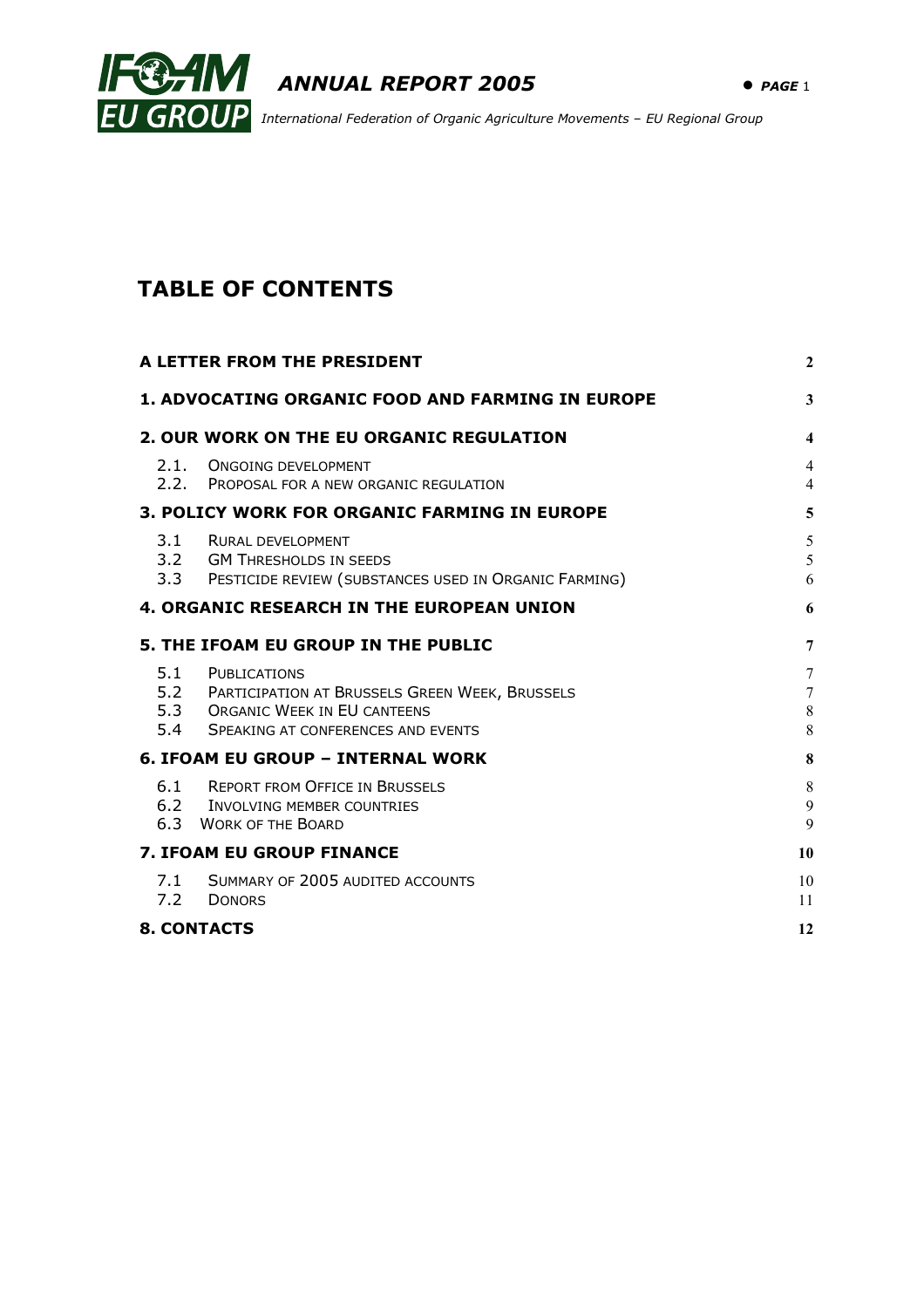



International Federation of Organic Agriculture Movements – EU Regional Group

# A letter from the President

Dear friends,

2005 was in many ways a difficult, yet important, year. After the euphoria of establishing a Brussels office and seeing the beneficial effect that resulted, we had to knuckle down to reality and make sure we could maintain what we had established in the long term. For this, our financial viability was critical.

As a 'self organised' group within IFOAM, we have to pay our own way. In essence, this meant that EU IFOAM members had to take on the financial responsibility for the office. Following all the preparation work during 2005, I am delighted that this has now happened – therefore, the long term security of the office in Brussels is now achieved.

The most significant day for us came within the last fortnight of the year. On 21<sup>st</sup> December, the European Commission published the proposal for a revision of the organic regulation. However, preparation for this had taken up much of our time over the year (and continues to do so in 2006). Most notably, in October, we produced our 20-page recommendation for the revision.

Yours sincerely

But

Francis Blake, President

Other highlights of the year were:

- $\triangleright$  Key meetings with two Commissioners: Mariann Fischer Boel (Agriculture), and Stavros Dimas (Environment);
- $\triangleright$  Intensive work on the new Rural Development Programme, collaborating with other EU-level NGOs;
- Continuing, and successful, lobbying on the GM seed threat, to prevent threshold levels being set;
- We welcomed representatives from 2 of the ten new member states to complete the EU representation (besides Malta, where there is currently no IFOAM member).

I would like to pay tribute to all our European IFOAM members and to those who have generously provided funding - your support has enabled our important work to continue.

Lastly, a huge thank you to our hard working staff, who have made the organisation the effective force it has become in such a short time, and who put in hours well beyond the call of duty.

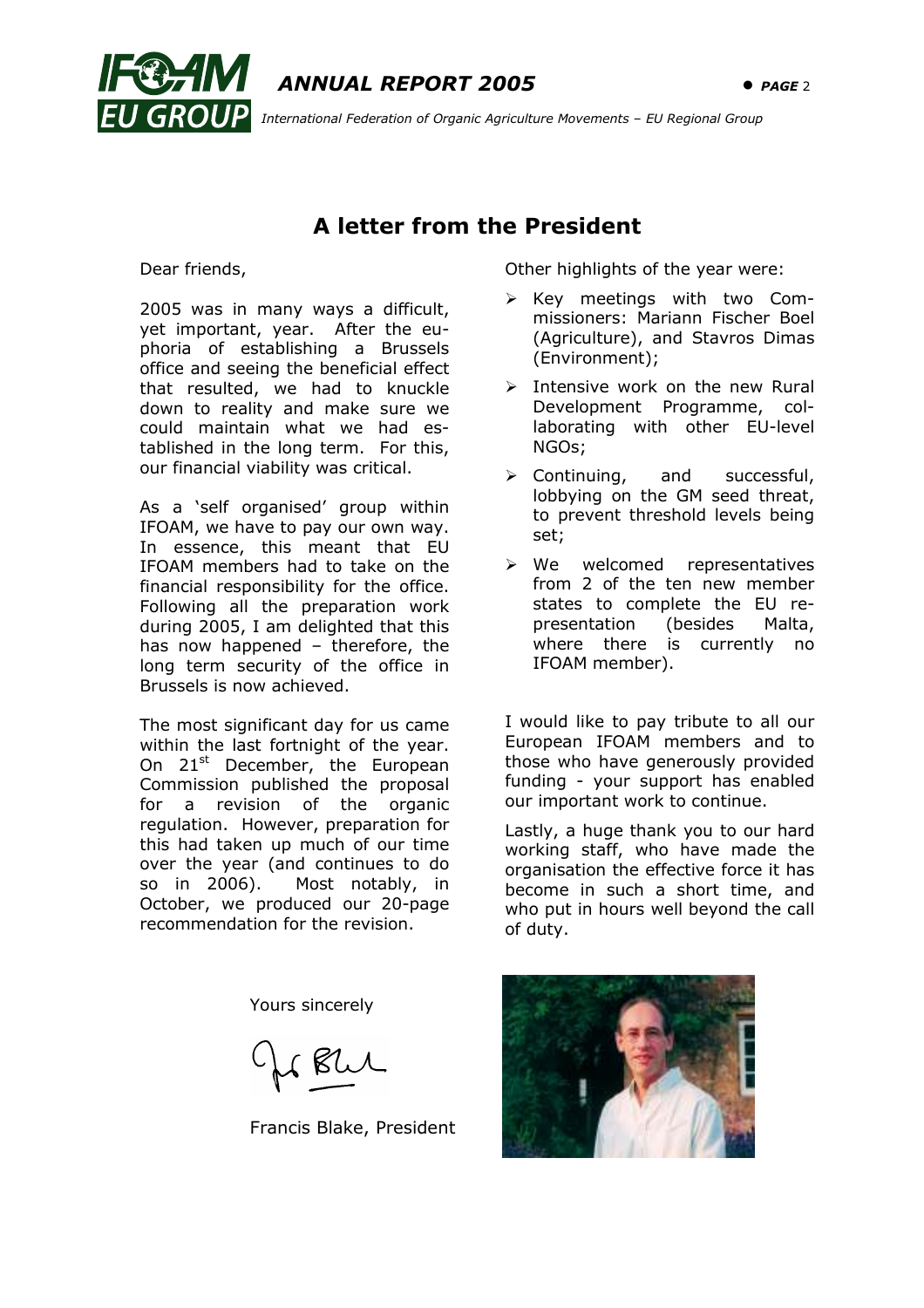

**GROUP** International Federation of Organic Agriculture Movements - EU Regional Group

# 1. Advocating organic food and farming in Europe

Our strap-line says "working for organic farming in Europe". A key part of that is to promote organic farming to the EU authorities, urging them to create a favourable environment for it to flourish. In 2005, we broadened and deepened our contacts with the EU institutions and held over 50 meetings with officials. In addition, the Group secured high level meetings with Commissioners, members of their cabinets and Directors of the Directorates General. Some examples are included below.

ľ

 $\triangleright$  The IFOAM EU Group was the first organisation to meet Mrs Mariann Fischer Boel, Commissioner for Agriculture and Rural Development, after her inauguration in January. We discussed the different aspects of organic food and farming within the Common Agri-

cultural Policy (CAP), especially the importance of proper recognition for it within the Rural Development Programme (RDP).

- > The Commissioner for Environment, Stavros Dimas, received an IFOAM EU Group delegation in March. There, we concentrated on arguing for the lowest possible contamination threshold for non-GM seed.
- $\triangleright$  The IFOAM EU Group invited the responsible person for organic farming within Commissioner Fischer Boel's cabinet to visit Biofach, the World's premier organic trade fair, in Nuremberg, Germany. She met with a range of IFOAM member organisations and was able to experience the extraordinary diversity of organic food and farming.



Meeting with cabinet of Commissioner Fischer Boel at Biofach. From left: Alexandra Pohl (chair Policy Committee), Sabine Eigenschink (chair Regulation Committee), Francis Blake (President), Rosario Bento Pais (cabinet Commissioner Fischer Boel), Joost Guijt (Treasurer), Gerald Hermann (Executive Director IFOAM), Marco Schlueter (Co-ordiantor), Gerald Altena (sub-chair Regulation Committee).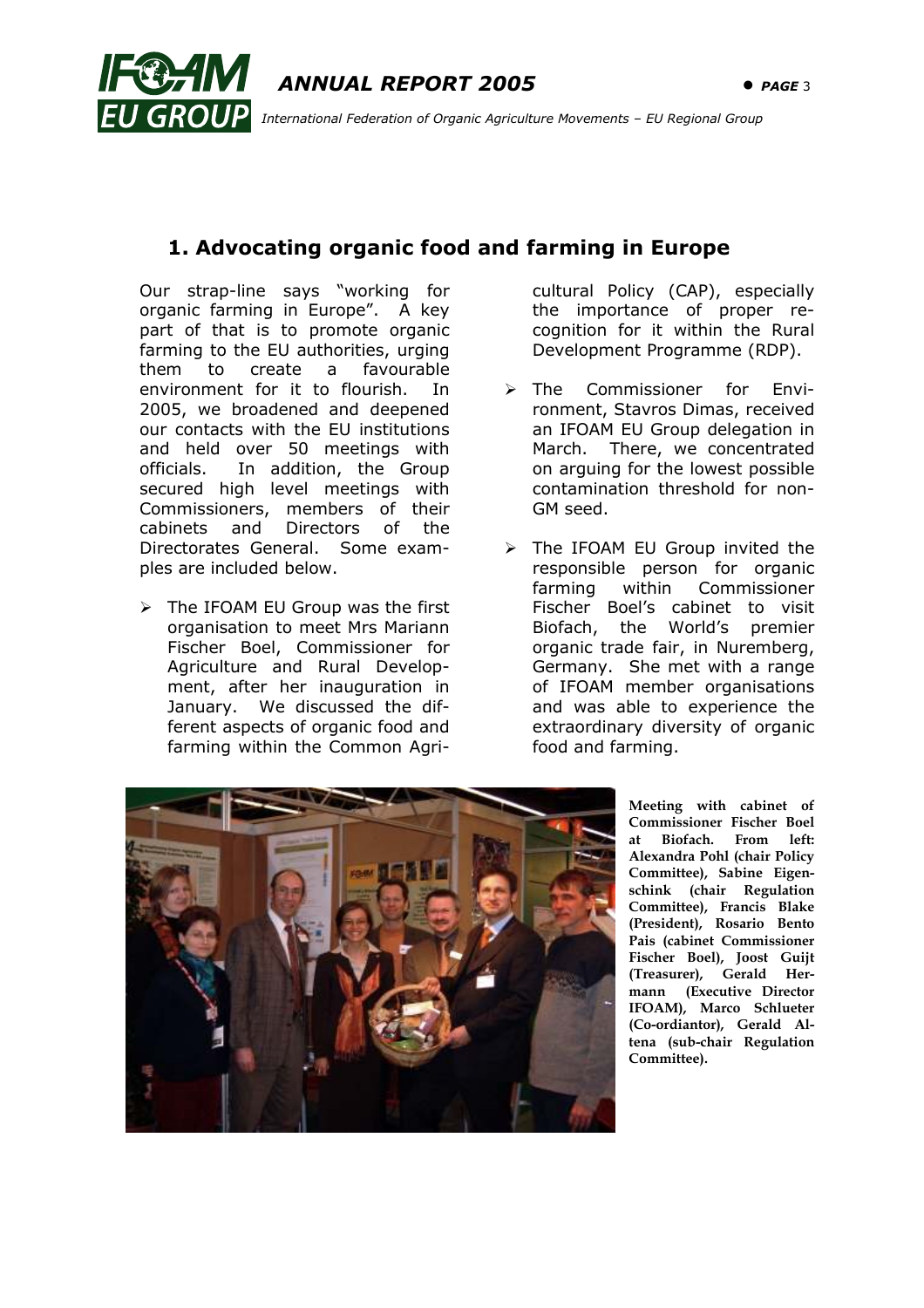ľ  $ANNUAL$  REPORT 2005  $\bullet$  PAGE 4  $I$   $GROUP$  International Federation of Organic Agriculture Movements – EU Regional Group

# 2. Our work on the EU organic regulation

## 2.1. Ongoing development

The 'organic' regulation (no. 2092/91) continues to affect all our lives and continues slowly to develop. Issues covered during the year included the following.

- √ End of derogation for conventional feed at 24th August – we had consistently urged the Commission that this was possible for herbivores, but not for pigs and poultry, and that this needed to be addressed well in advance, so that farmers and feed mills can plan ahead. Regrettably the final ruling went to the wire.
- √ Dedicated feed production lines – it is not possible for several member states to achieve dedicated feed lines by 2007, so we campaigned for the requirement to be dropped.
- √ Additives and processing aids for livestock products – we con-

#### 2.2. Proposal for a new organic regulation

The main focus of the Group's work over much of the year was preparing for the planned revision of the organic regulation. This was anticipated in the European Organic Action Plan, published in 2004. In September 2005, the Commission circulated a 'key ideas' paper to stimulate debate, asking for responses within three weeks.

tinued to stress the critical importance of completing these lists, now several years overdue, before more unwanted additives become commonly used.

- √ Regional variation the first result of still ongoing discussions was a discussion paper on Criteria for Regional variation: the necessity to allow for flexibility to address the (lack of) development and extremes of climate in the very different parts of Europe.
- √ Pesticide residues in November, we produced a position paper on pesticide residues in organic foods. It challenges determining organic status by end-product analysis and supports the process-oriented approach. However, it emphasises the importance of thorough and consistent investigation in the few cases where residues are found.

Due to our prior preparation, we were able to respond with a detailed paper outlining our recommendations for the further development of the regulation, covering areas such as:

- principles,
- scope and structure,
- processed food, additives and processing aids
- derogations and regional variation,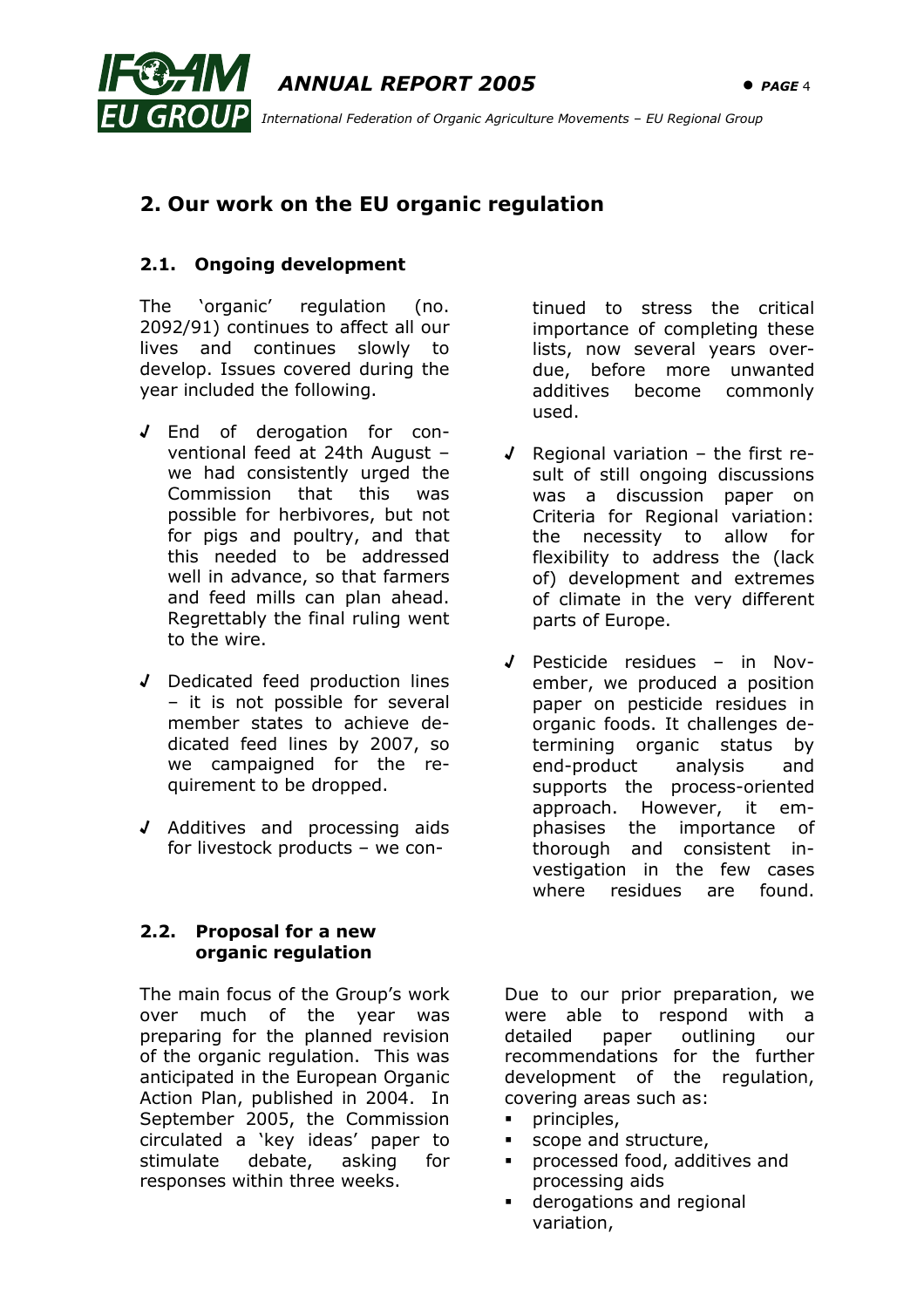



ANNUAL REPORT 2005 • PAGE 5

 $I$   $GROUP$  International Federation of Organic Agriculture Movements – EU Regional Group

- functioning of the internal market,
- GMOs,
- inspection and certification, and livestock production.

A major concern was that the European Commission was not giving enough time, nor had sufficient procedures, to effectively involve stakeholders in this important step. As the revision has the potential to be the most significant development for the European organic sector since the regulation came into force in 1991, the Group urged that a fast

decision-making process must not be at the expense of consultation with the organic movement and its stakeholders.

The Commission launched its proposal on 21<sup>st</sup> December 2005. That day, we gave our initial reaction in a press release: a guarded welcome. Little did we realise how much of concern we had missed in our rushed review! More detailed scrutiny in the following weeks revealed very significant issues of grave concern. We have our work cut out in 2006.

## 3. Policy work for organic farming in Europe

### 3.1 Rural development

The IFOAM EU Group followed intensively the Commission work on the new Rural Development Regulation and the new financial period (2007-2013). The focus was the EU Strategy Guidelines, which were the basis for setting up national strategic plans. We secured a strong recognition of organic food and farming in the EU Strategic Guidelines and met different EU officials, including from the cabinet of Agriculture Commissioner Fischer Boel.

Further, we cooperated with a broad coalition of environmental organisations on the issue of the financing of the rural development measures and the agreement of the new Budget of the European Union. Various joint statements and letters were published and sent to the policy decision makers.

## 3.2 GM Thresholds in seeds

A continuing topic of our work was the focus on thresholds for GM contamination of non-GM seeds above which the contamination must be labelled. If these thresholds would be set above the reliable detection limit (0.1%), it will have a negative impact on the organic sector and be a very significant economic threat. After our success in 2004 preventing a decision on a disadvantageous draft proposal from the former Commission, we intensified our advocacy within a partnership of other European NGOs. The coalition met different EU officials, including the responsible Commissioner, Stavros Dimas, as well as cabinet members of other Commissioners.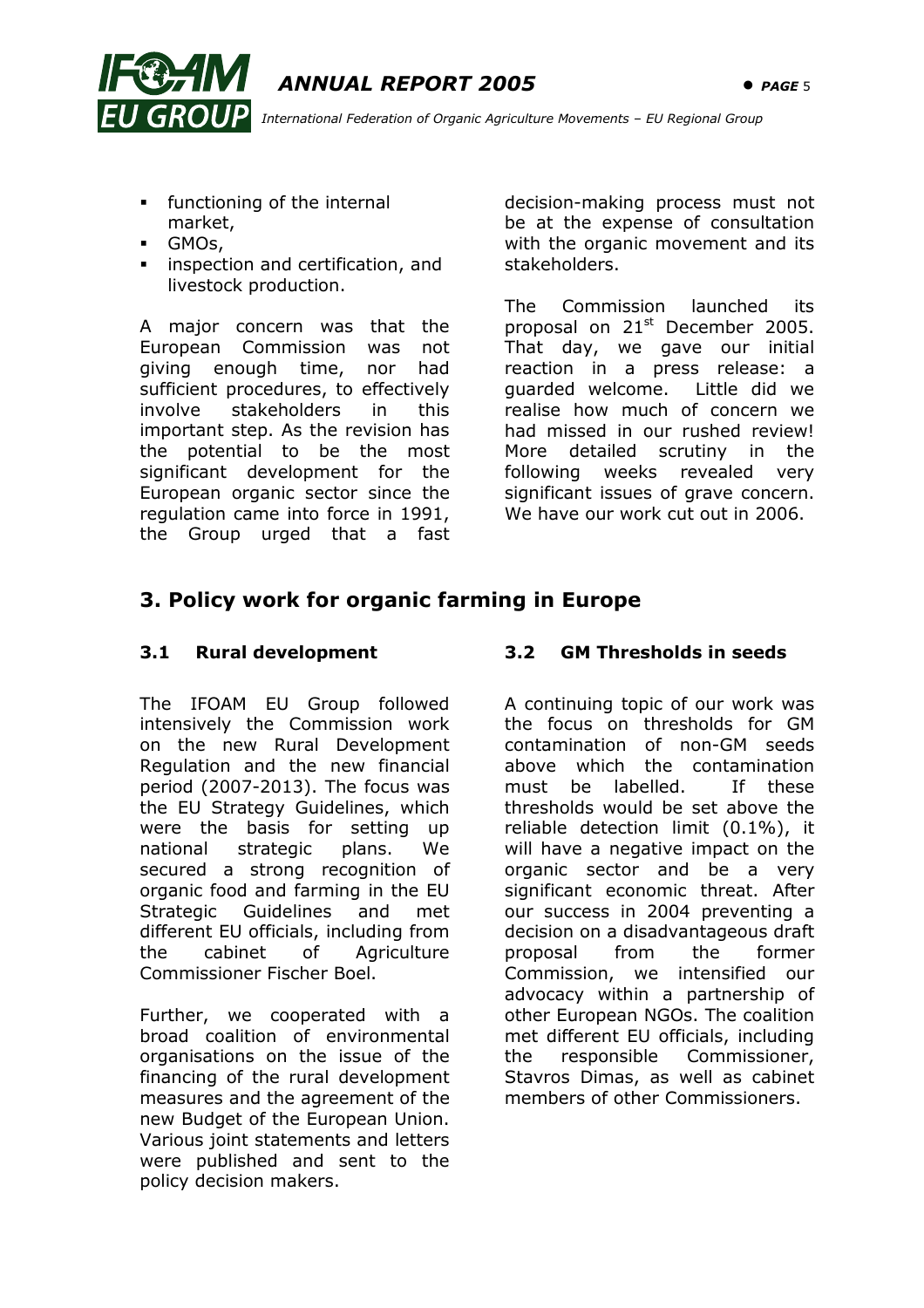

 $I$   $GROUP$  International Federation of Organic Agriculture Movements – EU Regional Group

#### 3.3 Pesticide review (substances used in Organic Farming)

The Commission has been implementing a re-evaluation of all substances used as pesticides. This includes low risk substances, many of which are also allowed in organic farming and are thus listed in Annex II of regulation 2092/91. There was, and is, a risk that important substances for organic farming will not be allowed any more. This is not because they were assessed as dangerous, but

because of problems with the registration process and the high fees required for registration.

The IFOAM EU Group organised an expert meeting with the responsible DG, Health and Consumer Protection, to make them aware of the problem. As a result, the Commission set up a member state expert group for the particular case of organic farming.

## 4. Organic Research in the European Union

We are active in the research field and lobby for increased emphasis on organic farming research. Organic is at the cutting edge of sustainable agriculture, but it is still a relatively undeveloped system and needs further research. As the European Commission were setting up the new 7th Research Framework Programme (to start in 2007), we published our position paper "Organic farming in the 7th Research Framework Programme of the EU" in November, sending it to the Commissioner for Research, Mr. Potocnik.

The IFOAM EU Group participates in several EU-funded research projects.

**Organic Revision Project - This** three year project is compiling a database comparing all organic standards and is also concentrating on organic principles, livestock feeds and organic seeds. The IFOAM EU Group is actively involved as partner through its research officer, Victor Gonzalvez (part time). The first results have been produced on the question of Principles of Organic Farming.

Action Plan project - The IFOAM EU Group is one of ten partners in the ORGAP project which aims to develop tools for evaluating the EU organic action plan. Victor Gonzalvez works part time as research officer for this project and Alessandro Triantafyllidis, the Italian board member, has a seat in the advisory group.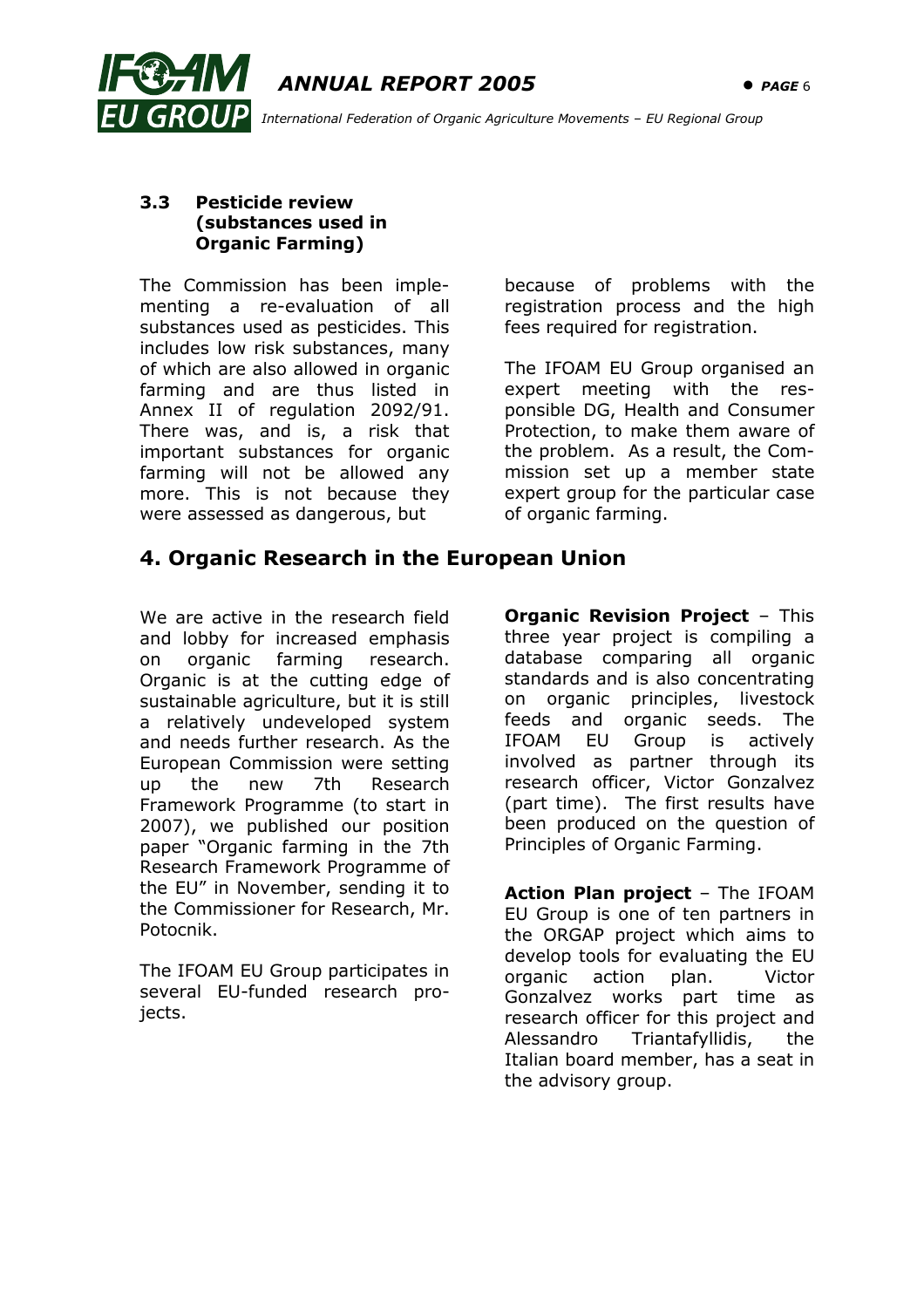



**Organic Wine Project - This new** three year project was accepted at the end of 2005. IFOAM EU Group is part of the consortium. The Project will start at the beginning of 2006 and aims to develop processing rules for organic wine.

Organisation of ORGIN workshop

– The IFOAM EU Group organised a conference for the Organic Inputs Evaluation Project in Brussels in October 2005. At this final meeting, the project partners presented their proposed procedures and criteria for evaluating fertilisers and pest control products in the context of the organic regulation.

## 5. The IFOAM EU Group in the Public

#### 5.1 Publications

The IFOAM EU Group publicises its activities and positions through a range of media.

- √ Seven editions of the newsletter were produced. These are sent to all IFOAM members in the EU, EFTA and accession countries, as well as other key contacts and stakeholders.
- √ A number of articles about the IFOAM EU Group have appeared

#### 5.2 Participation at Brussels Green Week, Brussels

The IFOAM EU Group participated for the first time with the Green Week yearly organised by DG Environment. The fifth annual Green Week 2005 was entirely devoted to "climate change under the slogan "Get to Grips with Climate Change." The IFOAM EU Group was present with a booth at the exhibition and communicated the important contribution that organic farming makes to stop climate change.

in a range of organic and trade magazines.

- √ Through 2005, the Brussels office has intensified its press work, producing a total of eight press releases.
- √ We produced the first IFOAM EU Group flyer introducing our work for interested parties.



Green Week team: Gundula Azeez (Soil Association), Andrea Rodriguez and Natallie Vassilevskaya (Trainnees IFOAM EU Group), Marco Schlueter (Co-ordiantor).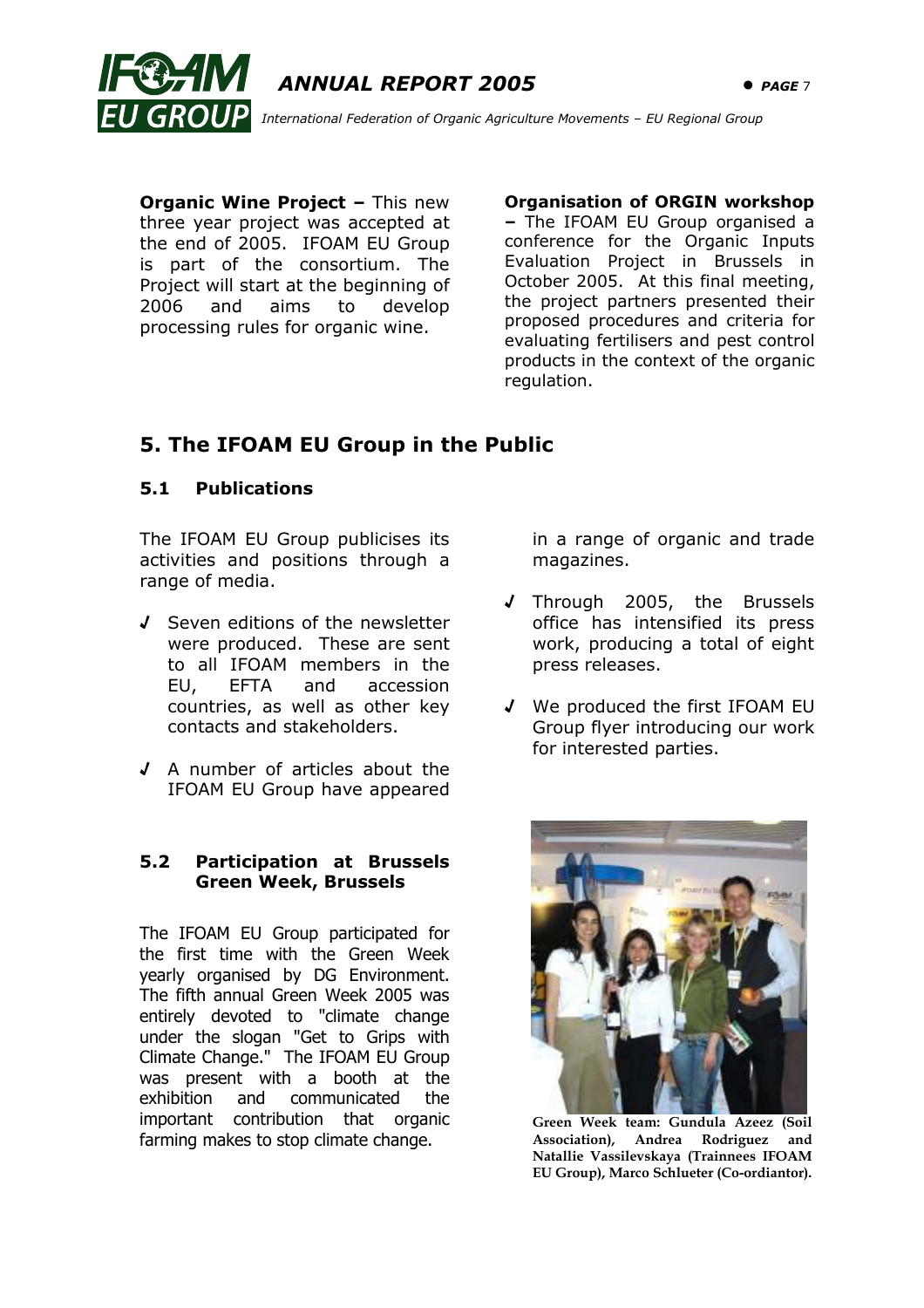

 $\overline{GROUP}$  International Federation of Organic Agriculture Movements – EU Regional Group

#### 5.3 Organic Week in EU canteens

We agreed with the Austrian Presidency to organise, during their Presidency in May, an Organic Week in the canteens of the EU institutions. One organic meal per day was offered. This private-public partnership aimed to support the role which public procurement can play to boost organic food and farming. The initiative can be seen as a symbolic contribution to the European Action Plan on Organic Food and Farming.

#### 5.4 Speaking at conferences and events

The IFOAM EU Group was represented at several events during 2005, and provided speakers at conferences, seminars and fairs. The most prominent engagement was the IFOAM EU Group's patronage of the Bioacademy in Lednice, Czech Republic. We have been pleased to establish a long term partnership with the organisers to support the development of organic food and farming in Central and Eastern Europe.



President Francis Blake opened the Bioacademy in the Czech Republic.

## 6. IFOAM EU Group – internal work

#### 6.1 Report from Office in Brussels

After having moved successfully to a new office at the end of 2004 (home of the International Union for Conservation of Nature, the Brussels office has consolidated its presence in Brussels. The coordinator, Marco Schlüter, was supported during the year by five different people, some on internships, working on a range of

projects at the Brussels office. These were: Kathrin Baechthold, France (01/10/04 – 30/04/2005), Natasha Vasilevskaya, Belarus (01/03 – 31/07/2005), Andrea Rodriguez, Columbia (01/05 – 30/10/2005), Lena Wietheger, Germany (from 01/09), Laurent Dombret, Belgium (from 01.11).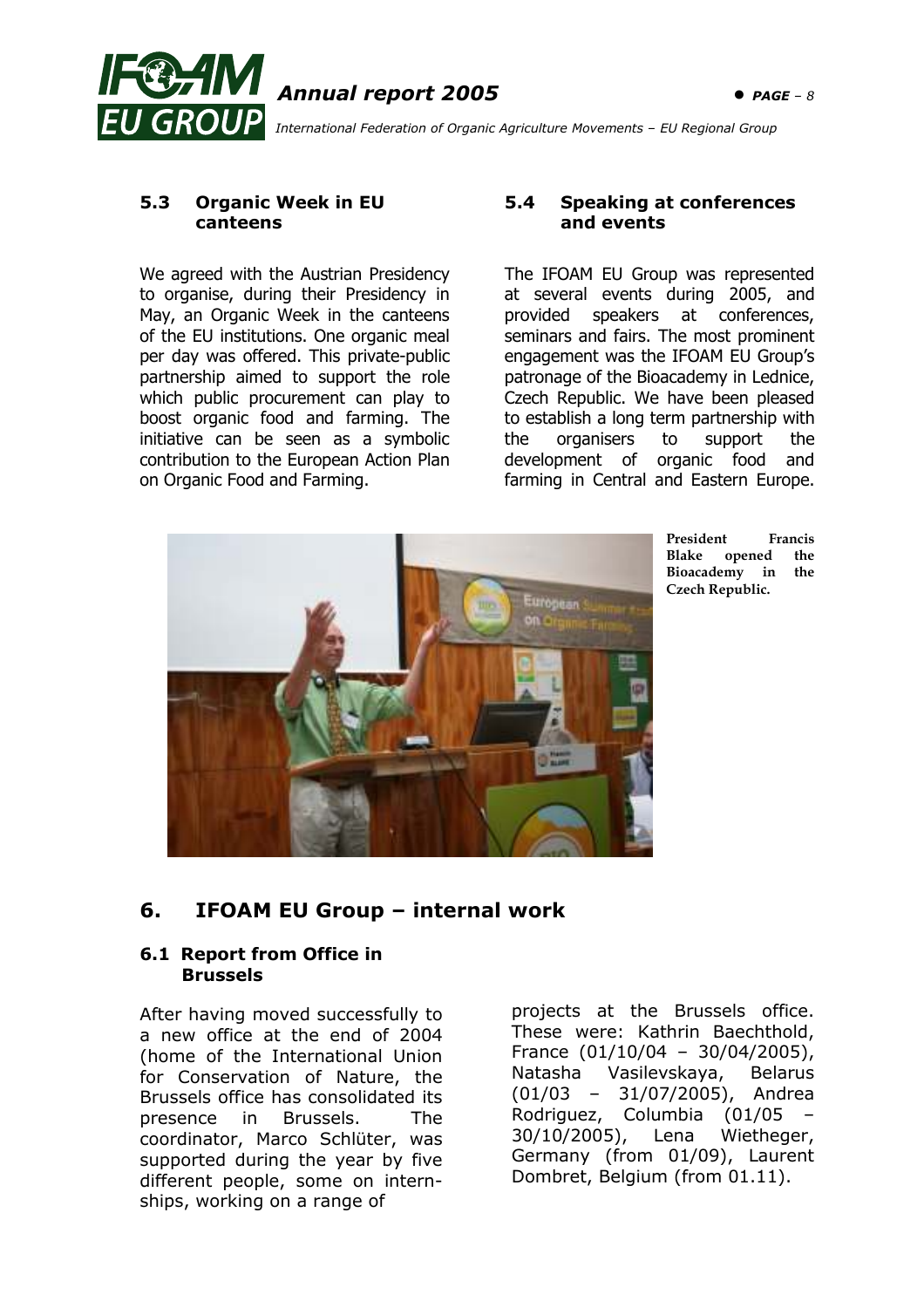ľ  $ANNUAL$  REPORT 2005  $\bullet$  PAGE 9 International Federation of Organic Agriculture Movements – EU Regional Group

#### 6.2 Involving member countries

The involvement of the new member remained a priority during 2005 and built on the success of 2004, when seven out of the ten new member countries elected board members. This year we welcomed board members from Slovakia and an expert from Cyprus. Greece and Finland elected also a new board member with the result of getting more engaged in the group's work.

The coordinator concentrated on the new member countries and managed to visit our members in Latvia, Estonia, Czech Republic and Romania. He also participated at the IFOAM´s General Assembly in Australia.

## 6.3 Work of the Board

The IFOAM EU Group board, elected by the IFOAM member organisations in each member state, aims to visit different countries for its board meetings. In 2005, the meetings were held in Austria in March, in Estonia in June, and as usual in Brussels in December.

In Brussels, the board held its annual meeting with Commission officials, discussing all current issues related to organic farming. Mrs Isabelle Peutz, head of unit that includes organic farming, was present. The main topic was the process of the not-yet-published revision proposal of the Organic Regulation.



The IFOAM EU Group board met the Organic Unit of DG Agriculture, European Commission.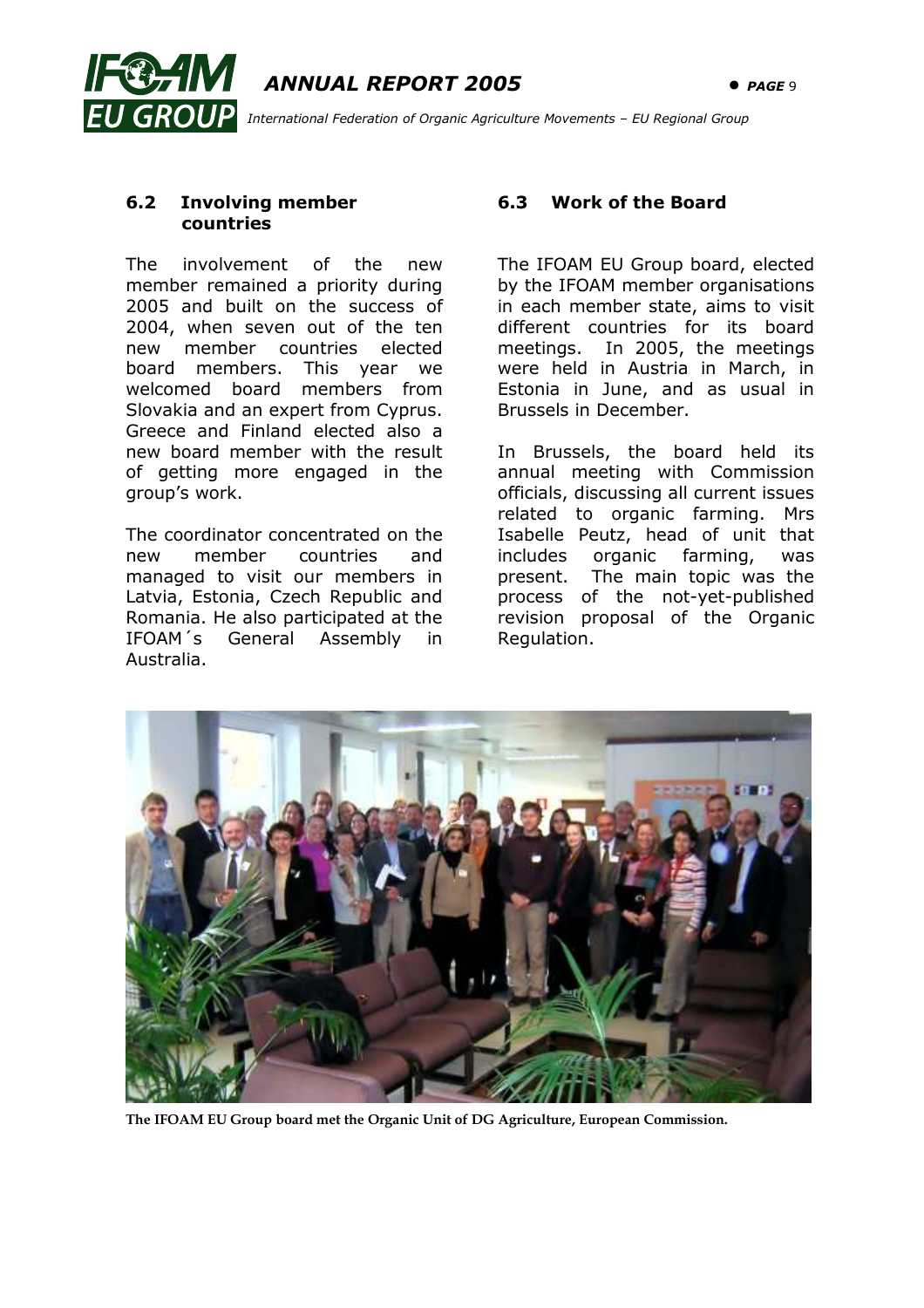



## 7. IFOAM EU Group finance

#### a. Summary of 2005 audited accounts

The accounts were audited independently by VRC Registered Auditors.

| <b>INCOME AND EXPENDITURE</b>                            |  |                       |  |                       |  |
|----------------------------------------------------------|--|-----------------------|--|-----------------------|--|
|                                                          |  | 2005                  |  | 2004                  |  |
| <b>Income</b>                                            |  | 153,423.29            |  | 75,791.10             |  |
| MS fee                                                   |  | 52,709.37             |  | 24,259.39             |  |
| Projects<br>Private funds                                |  | 48,785.00<br>8,575.00 |  | 30,417.00<br>9,166.00 |  |
| Governments funds                                        |  | 16,000.00             |  | 2,675.14              |  |
| Others<br>Income UK                                      |  | 2,728.22<br>8,854.75  |  | 458.49<br>7,565.08    |  |
| Accrued income<br>Currency exchange gains                |  | 15,492.97<br>277.98   |  | 1,250.00              |  |
| <b>Expenses</b>                                          |  | 152,392.44            |  | 55,268.92             |  |
| Salary and external services*                            |  | 1,430.60              |  | 5,740.74              |  |
| Travel and hostage                                       |  | 7,332.75              |  | 2,340.91              |  |
| Furniture and equipment<br>Rent                          |  | 709.28<br>9,150.00    |  | 3,824.15<br>2,950.00  |  |
| Communication and office<br>supplies                     |  | 7,183.74              |  | 5,261.81              |  |
| Internal organisation<br>Public relation and conferences |  | 1,211.50<br>6,48.78   |  | 706.79<br>2,265.36    |  |
| Research project                                         |  | 28,659.78             |  | 31,055.64             |  |
| Fees and donations                                       |  | 90,436.88             |  | 1,123.52              |  |
| Surplus (deficit) of the year                            |  | 1,059.98              |  | 20,522.18             |  |

\*The co-ordinator was sent by the IFOAM head office to the Brussels EU Group office. Further salaries are booked under the research projects. This explains the fact of the low amount of salaries.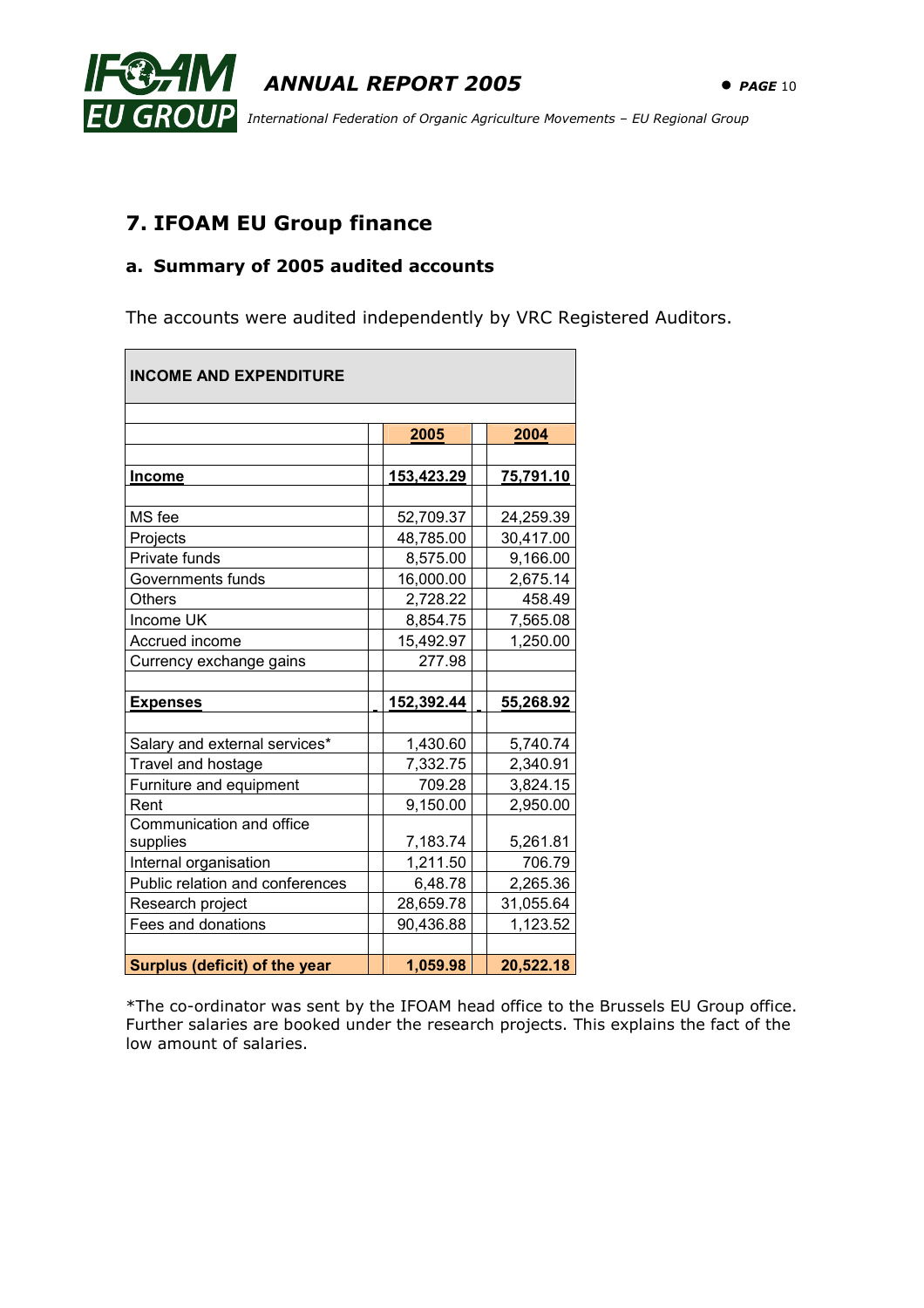

#### IFOAM EU Group End Balance Sheet

|                               | 2005      | 2004      |
|-------------------------------|-----------|-----------|
|                               |           |           |
| <b>ASSETS</b>                 |           |           |
|                               |           |           |
| <b>Fixed assets</b>           |           |           |
| Depreciation fixed assets     |           |           |
|                               |           |           |
|                               |           |           |
| Receivables                   | 15,492.97 | 1,250.00  |
| Prepaid expenses              | 32.49     |           |
|                               |           |           |
| KBC savings account €         | 51,216.23 | 50,683.95 |
| KBC bank account €            | 1,270.93  | 728.37    |
| CAM bank account €            | 1,808.95  | 2,577.35  |
| Utskrivet Banken €            | 0.00      | 7,479.31  |
| HSBC bank account £           | 3,568.33  | 11,190.35 |
| Petty cash                    | 255.48    | 43.67     |
| Proton                        | 20.00     |           |
|                               |           |           |
| <b>Total assets</b>           | 73,665.38 | 73,953.00 |
|                               |           |           |
|                               |           |           |
| <b>LIABILITIES</b>            |           |           |
| <b>Reserves</b>               | 59,112.96 | 38,590.78 |
| Surplus (deficit) of the year | 752.87    | 20,522.18 |
| Members' equity               | 59,865.83 | 59,112.96 |
|                               |           |           |
| Invoices payable              | 12,242.26 | 3,136.68  |
| Accrued charges project       | 1,557.29  | 11,703.36 |
|                               |           |           |
|                               |           |           |
| <b>Total liabilities</b>      | 73,665.38 | 73,953.00 |

#### b. Donors

The IFOAM EU Group gratefully acknowledges the financial support of the following organisations during 2005:

- Flemish Government, Belgium
- **Sheepdrove Trust, UK**
- Triodos Bank, UK, the Netherlands and Belgium
- Avalon foundation (supporting Board Members from new Member States), the Netherlands